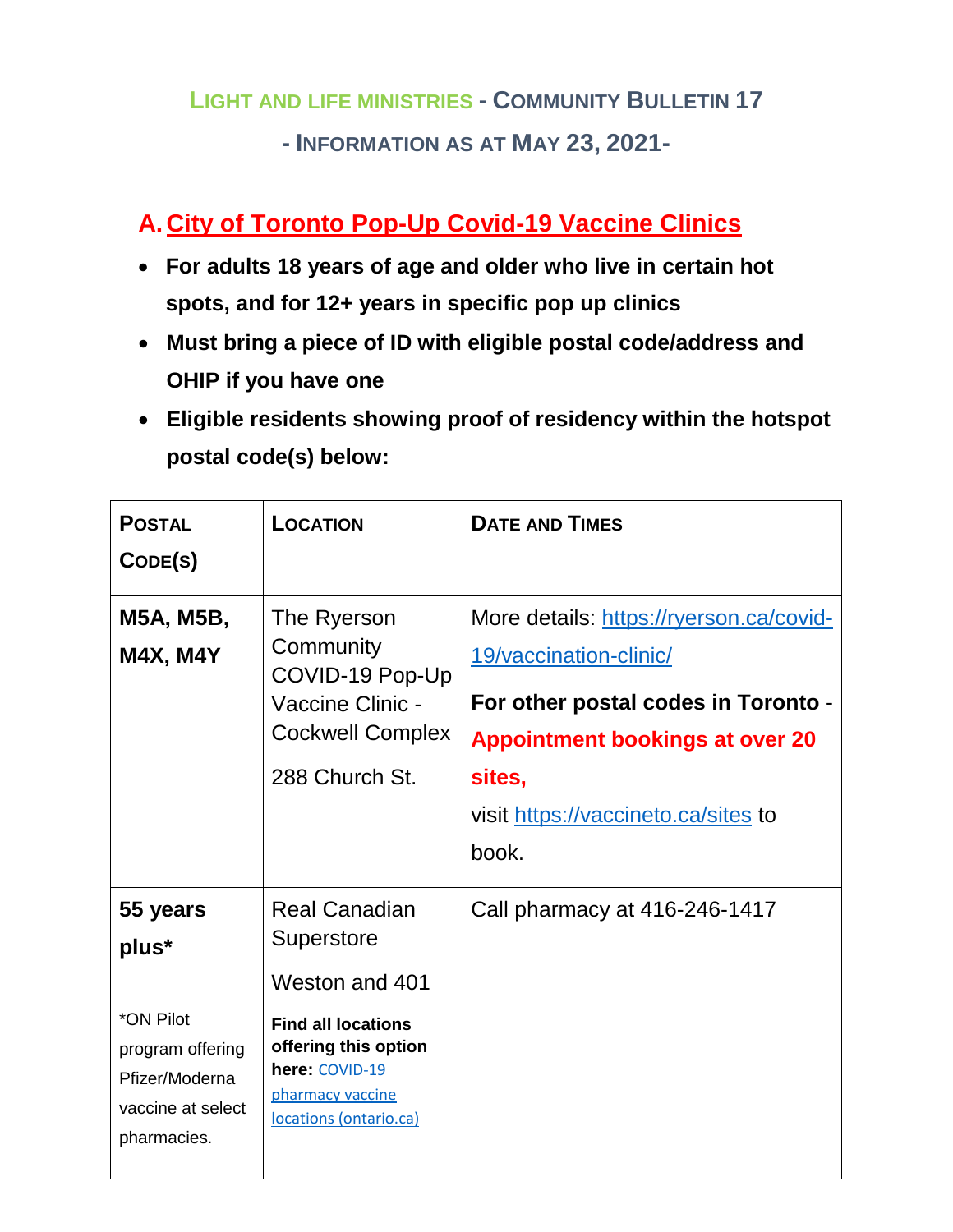| <b>POSTAL</b>                       | <b>LOCATION</b>                | <b>DATE AND TIMES</b>                                                  |
|-------------------------------------|--------------------------------|------------------------------------------------------------------------|
| CODE(S)                             |                                |                                                                        |
| L <sub>1</sub> S, L <sub>1T</sub> , |                                | See Region of Durham Hot Spot Pop-Up Vaccine Clinic Calendar Flyer, OR |
| L1V, L1X,                           |                                | Visit www.durham.ca/vaccineappointment for other Pop-up vaccine        |
| L1Z                                 | clinics OR call 1-888-444-5113 |                                                                        |
| All "M" hot                         | <b>West Park</b>               | Can be booked online at                                                |
| spot postal                         | <b>Healthcare</b>              | https://t.co/oX4x2bPPm6?amp=1                                          |
| codes                               | Centre,                        |                                                                        |
| *live or work                       | <b>Community Place</b>         |                                                                        |
|                                     | Hub                            |                                                                        |
| $12+$ for any                       | <b>Humber River</b>            | Sunday May 23 from 9:00 am (while                                      |
| resident who                        | Hospital -                     | supplies last)                                                         |
| lives or                            | <b>Downsview</b>               | Tuesday, May 25, 10:00 am to 6:00                                      |
| works in 18                         | Arena                          | pm                                                                     |
| "M" postal                          | 1633 Wilson Ave.               | *Also 2 <sup>nd</sup> dose for high risk health                        |
| codes - M2R,                        |                                | workers who got 1 <sup>st</sup> dose at HRH                            |
| <b>M3H, M3J,</b>                    |                                |                                                                        |
| <b>M3K, M3L,</b>                    |                                |                                                                        |
| <b>M3M, M3N,</b>                    |                                |                                                                        |
| <b>M6A, M6B,</b>                    |                                |                                                                        |
| <b>M6E, M6L,</b>                    |                                |                                                                        |
| <b>M6M, M9L,</b>                    |                                |                                                                        |
| <b>M9M, M9N,</b>                    |                                |                                                                        |
| <b>M9P, M9V,</b>                    |                                |                                                                        |
| M9W                                 |                                |                                                                        |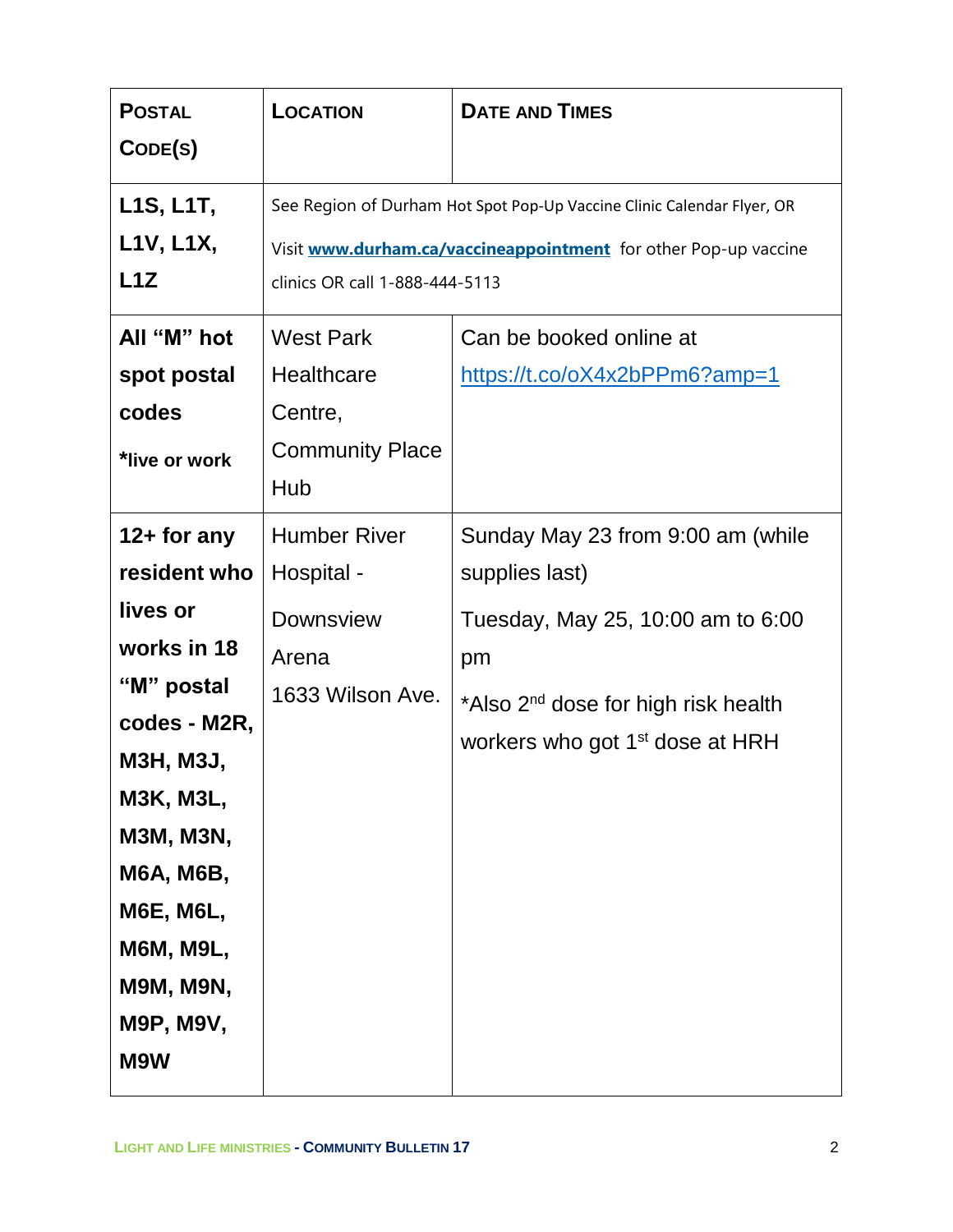| <b>POSTAL</b><br>CODE(S) | LOCATION                   | <b>DATE AND TIMES</b>              |
|--------------------------|----------------------------|------------------------------------|
| $12+$                    | Lakshmi Narayan            | Sunday May 23, 10:00 am to 8:00 pm |
| residents                | Temple                     |                                    |
| Live or work             | 1 Morningview              |                                    |
| in                       | Trail                      |                                    |
| Scarborough              |                            |                                    |
| hot spots                |                            |                                    |
| $12+$                    | <b>Islamic</b>             | Sunday May 23, 10:00 am to 8:00 pm |
| residents                | Foundation of              |                                    |
| Live or work             | Toronto                    |                                    |
| in                       | 441 Nugget                 |                                    |
| Scarborough              | Avenue                     |                                    |
| hot spots                |                            |                                    |
| $12+$                    | Scarborough                | Tuesday, May 25, 10:00 am to 7:00  |
| residents                | <b>Chinese Baptist</b>     | pm                                 |
| Live or work             | Church                     |                                    |
| in                       | 3223 Kennedy               |                                    |
| Scarborough              | Road                       |                                    |
| hot spots                |                            |                                    |
| <b>M6C, M6E,</b>         | <b>Toronto Public</b>      | Sunday May 23, 9:00 am to 2:00 pm  |
| M6P                      | Library – Maria A.         | -Senior friendly, priority given   |
|                          | Schchuka Branch            |                                    |
|                          | 1745 Eglinton<br>Ave. West |                                    |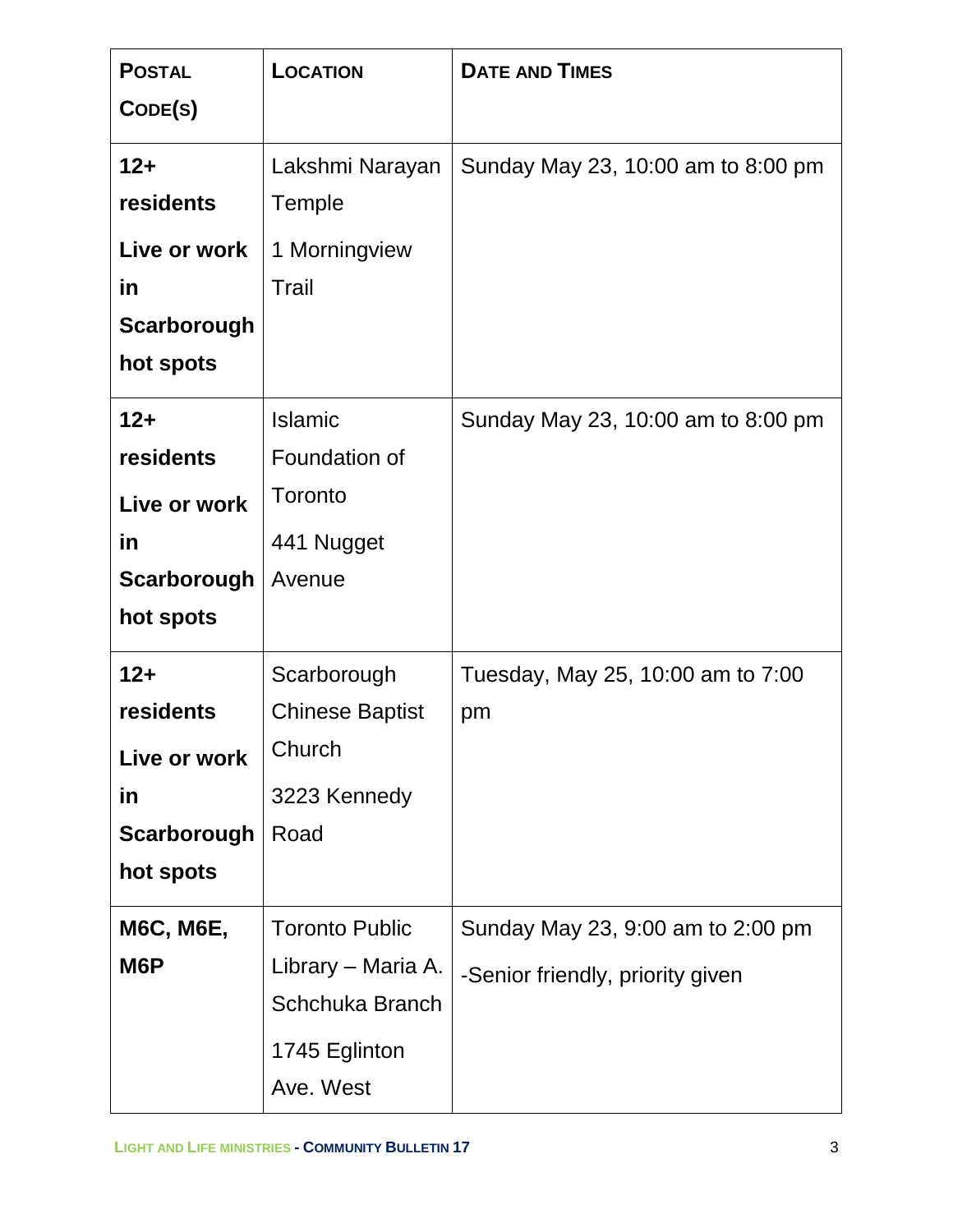| <b>POSTAL</b><br>CODE(S)                                                            | <b>LOCATION</b>                                                                             | <b>DATE AND TIMES</b>                                                                            |
|-------------------------------------------------------------------------------------|---------------------------------------------------------------------------------------------|--------------------------------------------------------------------------------------------------|
| <b>M6J, M6K,</b><br>M <sub>6</sub> R                                                | <b>Toronto Public</b><br>Library $-$<br>Parkdale Branch<br>1383 Queen<br><b>Street West</b> | Sunday May 23, 9:00 am to 1:00 pm<br>Senior friendly, priority given                             |
| 12+ years<br><b>M3H, M3J,</b><br><b>M3K, M6L,</b><br><b>M9L, M9M,</b><br><b>M9N</b> | <b>St. Jane Frances</b><br>Church<br>2745 Jane St                                           | Sunday May 23<br>10:00 am to 4:00 pm<br>Priority given to M3L, M3M, M3N                          |
| M3H or M2R                                                                          | <b>Beth David</b><br>Synagogue<br>55 Yeomans Rd.                                            | Sunday May 23<br><b>Booking Required.</b>                                                        |
| 12+ from all<br>"M" postal<br>codes                                                 | <b>Nathan Phillips</b><br>Square<br>100 Queen St.<br>W.                                     | Sunday May 23, 10:00 am (while<br>supplies last)                                                 |
| 18+ who live<br>or work in<br>any "M"<br>postal code                                | Jimmie Simpson<br>Recreation<br>Centre<br>870 Queen St. E.                                  | Sunday, May 23, 8:00 am (while<br>supplies last)<br>Services offered in Cantonese or<br>Mandarin |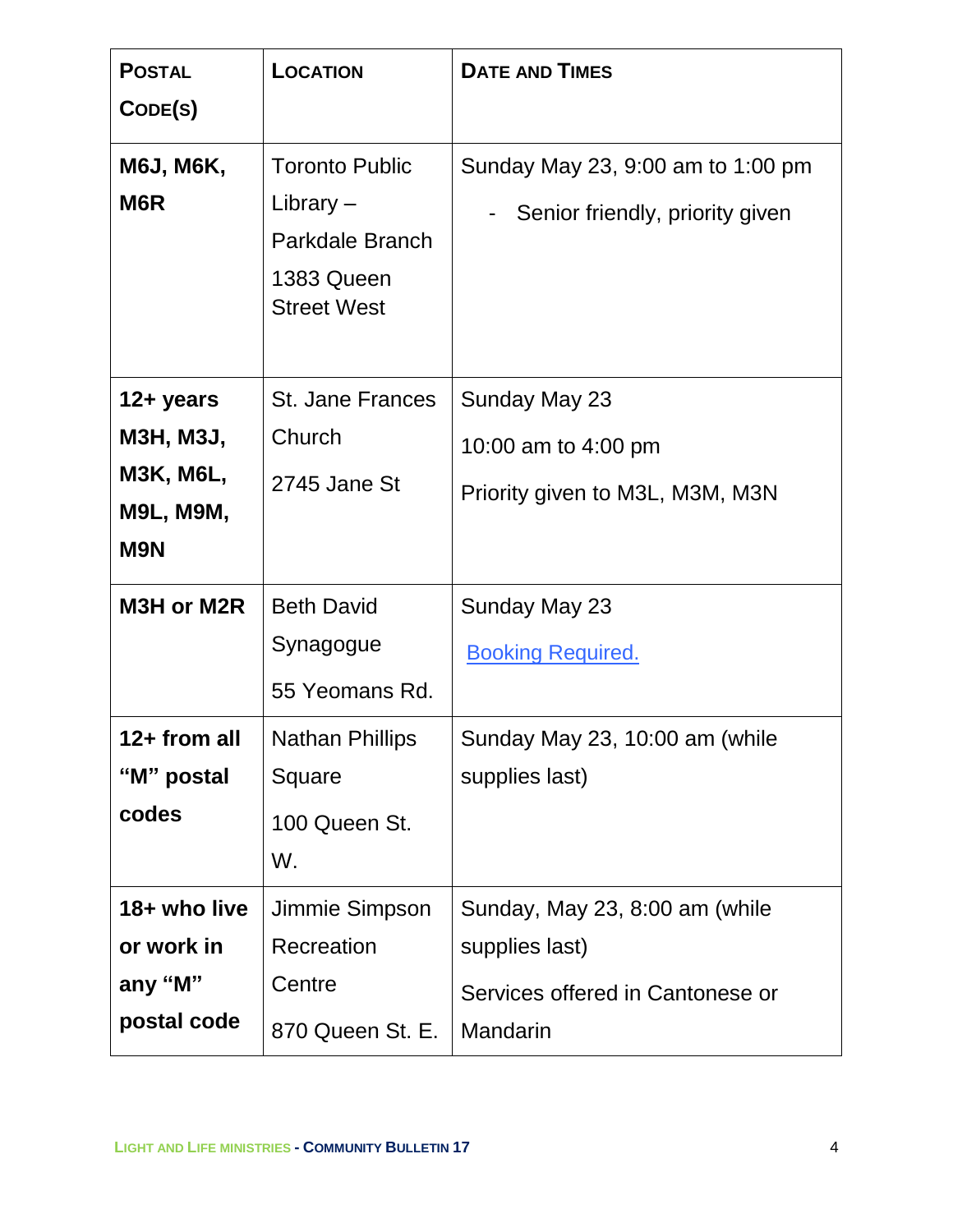## **B. Hospital Run Vaccine Clinics (appointments are required)**

#### **CITY OF TORONTO**

#### **Toronto Hospitals and Ontario Health Teams COVID-19 Vaccination Pre-Registration and Booking Site**

Availability of vaccination appointments depends on vaccine supply. This system will provide you with the option to either:

- Book a first dose appointment
- Pre-register for when a first dose appointment becomes available

Only eligible individuals may register. Walk-ins are not accepted. Appointments are required. To find all vaccination clinics in Toronto, click the link below.

To book a Covid-19 vaccine appointment, visit<https://vaccineto.ca/landing> - If you require assistance, please contact call centre at - [1-888-385-1910](tel:1-888-385-1910)

#### **REGION OF DURHAM**

The Region of Durham has advised that appointments are available for eligible priority populations. To learn more and book a vaccine appointment, visit [durham.ca/covidvaccines](http://www.durham.ca/covidvaccines)

The Durham Health Vaccine webpages will be updated as appointments become available. To book a vaccine appointment, visit<https://lh-vb-form.azureedge.net/>

#### **HALTON REGION**

Visit Halton Region at [https://www.halton.ca/For-Residents/New-Coronavirus/COVID-19-](https://www.halton.ca/For-Residents/New-Coronavirus/COVID-19-Vaccines/COVID-19-Vaccination-Clinics) [Vaccines/COVID-19-Vaccination-Clinics](https://www.halton.ca/For-Residents/New-Coronavirus/COVID-19-Vaccines/COVID-19-Vaccination-Clinics) for important information [eligible](https://www.halton.ca/For-Residents/Immunizations-Preventable-Disease/Diseases-Infections/New-Coronavirus/COVID-19-Vaccines/Who-is-currently-eligible-in-Halton#03)  [populations](https://www.halton.ca/For-Residents/Immunizations-Preventable-Disease/Diseases-Infections/New-Coronavirus/COVID-19-Vaccines/Who-is-currently-eligible-in-Halton#03) need to know before booking an appointment at a Halton Vaccination Clinic and to book a vaccine appointment.

#### **REGION OF PEEL**

Visit the Region of Peel at [https://www.peelregion.ca/coronavirus/vaccine/book](https://www.peelregion.ca/coronavirus/vaccine/book-appointment/)[appointment/](https://www.peelregion.ca/coronavirus/vaccine/book-appointment/) to find out who can get a vaccine and how to book an appointment including locations, dates and times.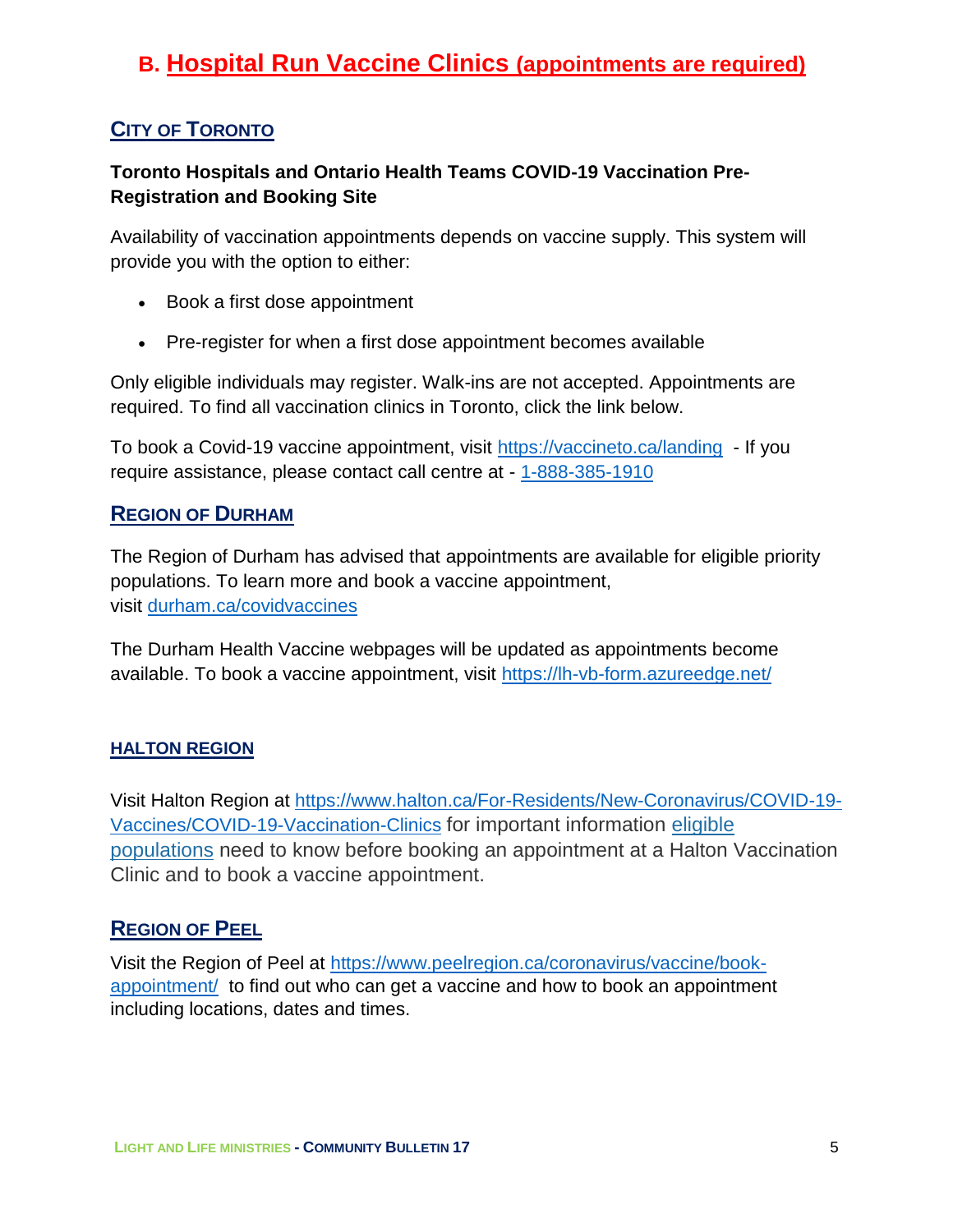#### **REGION OF SCARBOROUGH**

Scarborough Health Network (SHN) and Scarborough Ontario Health Team and local partners have come together to rollout the COVID-19 vaccine across our community. We are doing this through vaccine clinic sites and mobile vaccine teams. Visit <https://www.scarboroughcovidvaccineclinic.ca/> to find out who can get a vaccine, and how to book an appointment including locations, dates and times.

#### **YORK REGION**

York Region, in partnership with our local hospitals and community partners, continues to follow the Province's [three-phased Vaccine Distribution Plan.](https://files.ontario.ca/moh-covid-19-vaccine-distribution-plan-en-2021-02-19.pdf) The region has a number of Covid-19 Vaccination Clinics. To learn more about eligibility, find out location, dates and times, and book a vaccine appointment, visit [www.york.ca](http://www.york.ca/)

### **To Stay Up-to-date on Vaccine Clinics:**

Tip 1: Check out your City Ward Councillor's website for up-to-date information on dates and locations

Tip 2: Check out DAILY your nearest hospital based vaccination clinic website for updates

**Tip 3: New texting tool generates vaccine sites based on postal code - Text your postal code to 1-833-356-1683 (free of charge).**

**Tip 4: New AMAZING tool to help you look up what is outstanding for appointments! [http://vaccine-gta.ca](https://t.co/euzK4YA9hP?amp=1)**

## **C.Other Vaccine Clinics - #COVID19 Vaccine Eligibility:**

- 1. If you meet the criteria, you can book at one of the City of Toronto's Mass Immunization Clinics (Pfizer or Moderna vaccine). To view the criteria go to: [https://www.toronto.ca/home/covid-19/covid-19](https://www.toronto.ca/home/covid-19/covid-19-protect-yourself-others/covid-19-vaccines/covid-19-how-to-get-vaccinated/) [protect-yourself-others/covid-19-vaccines/covid-19-how-to-get](https://www.toronto.ca/home/covid-19/covid-19-protect-yourself-others/covid-19-vaccines/covid-19-how-to-get-vaccinated/)[vaccinated/](https://www.toronto.ca/home/covid-19/covid-19-protect-yourself-others/covid-19-vaccines/covid-19-how-to-get-vaccinated/)
- 2. Also, **40+** years of age living in hot spot postal codes at City Mass Immunization Clinics (Pfizer or Moderna vaccine). You can book through the provincial booking system (as of May 13).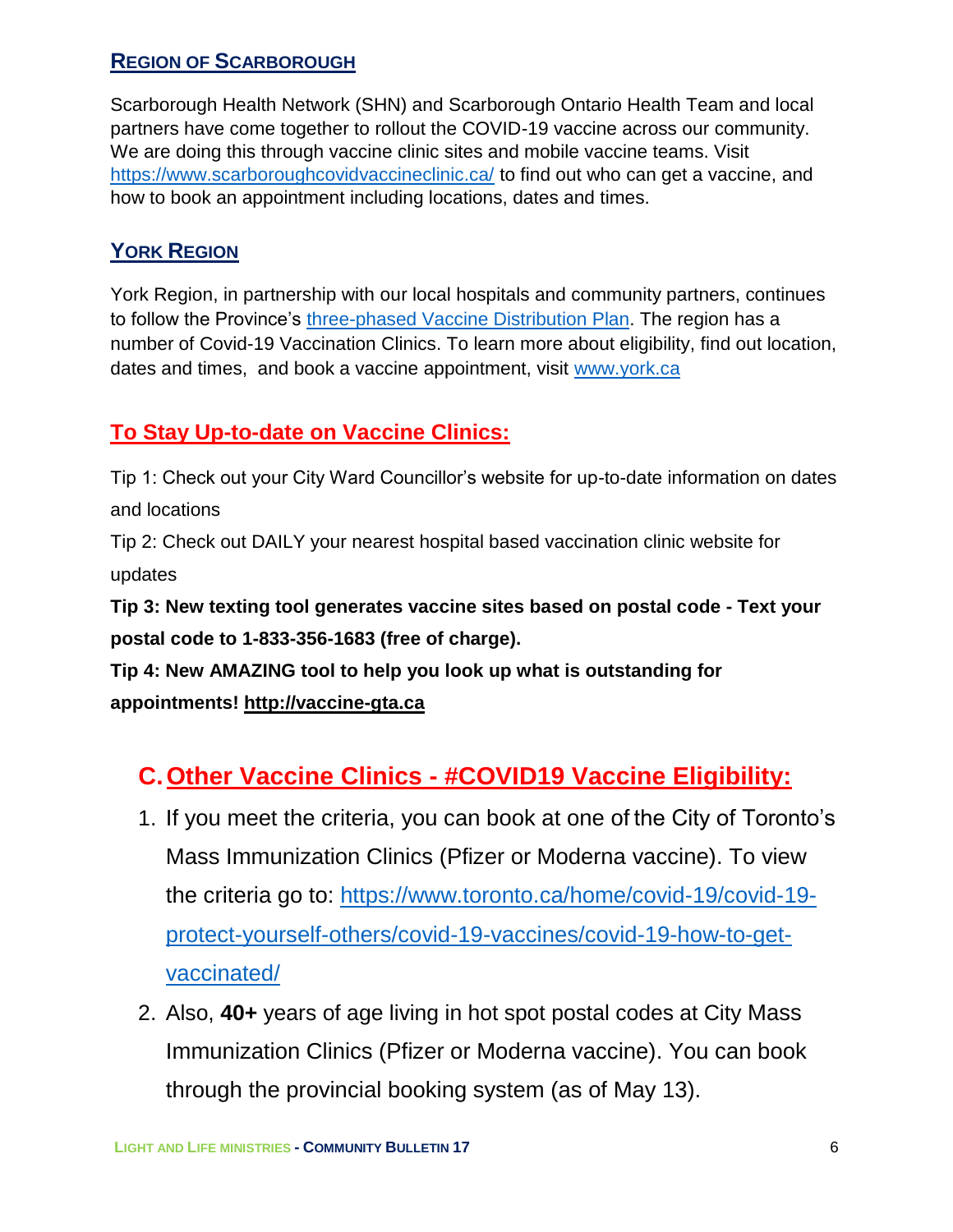## Eligibility chart for Toronto Hot spot neighbourhoods (40+)

|                  |                  | Residents 50+ in the following postal codes<br>can now book vaccine appointments. |                  |            |            |                  |                  |     |
|------------------|------------------|-----------------------------------------------------------------------------------|------------------|------------|------------|------------------|------------------|-----|
| M1B              | M <sub>1</sub> K | M1T                                                                               | M2R              | M3L.       | <b>M5A</b> | M6E              | M8V              | M9N |
| M <sub>1</sub> C | M1L              | M <sub>1</sub> V                                                                  | M <sub>3</sub> A | M3M        | M5B        | M <sub>6</sub> H | M9A              | M9P |
| M <sub>1</sub> E | M <sub>1</sub> M | M <sub>1</sub> W                                                                  | M3C              | <b>M3N</b> | <b>M5N</b> | M6K              | M9B              | M9R |
| M <sub>1</sub> G | M <sub>1</sub> P | M1X                                                                               | M3H              | MAA        | M5V        | M6L              | M <sub>9</sub> C | M9V |
| M1H              | M <sub>1</sub> R | M2J                                                                               | M <sub>3</sub>   | M4H        | M6A        | <b>M6M</b>       | M9L              | M9W |
| M1J              | M <sub>1</sub> S | M2M                                                                               | M3K              | M4X        | <b>M6B</b> | M <sub>6</sub> N | M9M              |     |
|                  |                  |                                                                                   |                  |            |            |                  |                  |     |

**To Book:<https://covid-19.ontario.ca/book-vaccine/>or call 1-888-999- 6488 or 1-833-943-3900**

- 40+ years of age at pharmacies & some primary care providers (AstraZeneca vaccine). Pharmacy [Vaccination](https://covid-19.ontario.ca/vaccine-locations) Clinics
- **3. As of May 23rd , residents 12+ in Ontario will be able to book appointments online through the provincial booking system.**

## **D. Other Covid-19 Vaccine Supports**

### **A. How can I get a ride to a vaccine appointment?**

1. For **Seniors 70+ living in York region**, if you need a ride to and from the appointment or help with booking a vaccine appointment, please contact 905-479-8880 or visit [www.pinkcars.ca.](http://www.pinkcars.ca/) This is run by a group of volunteers.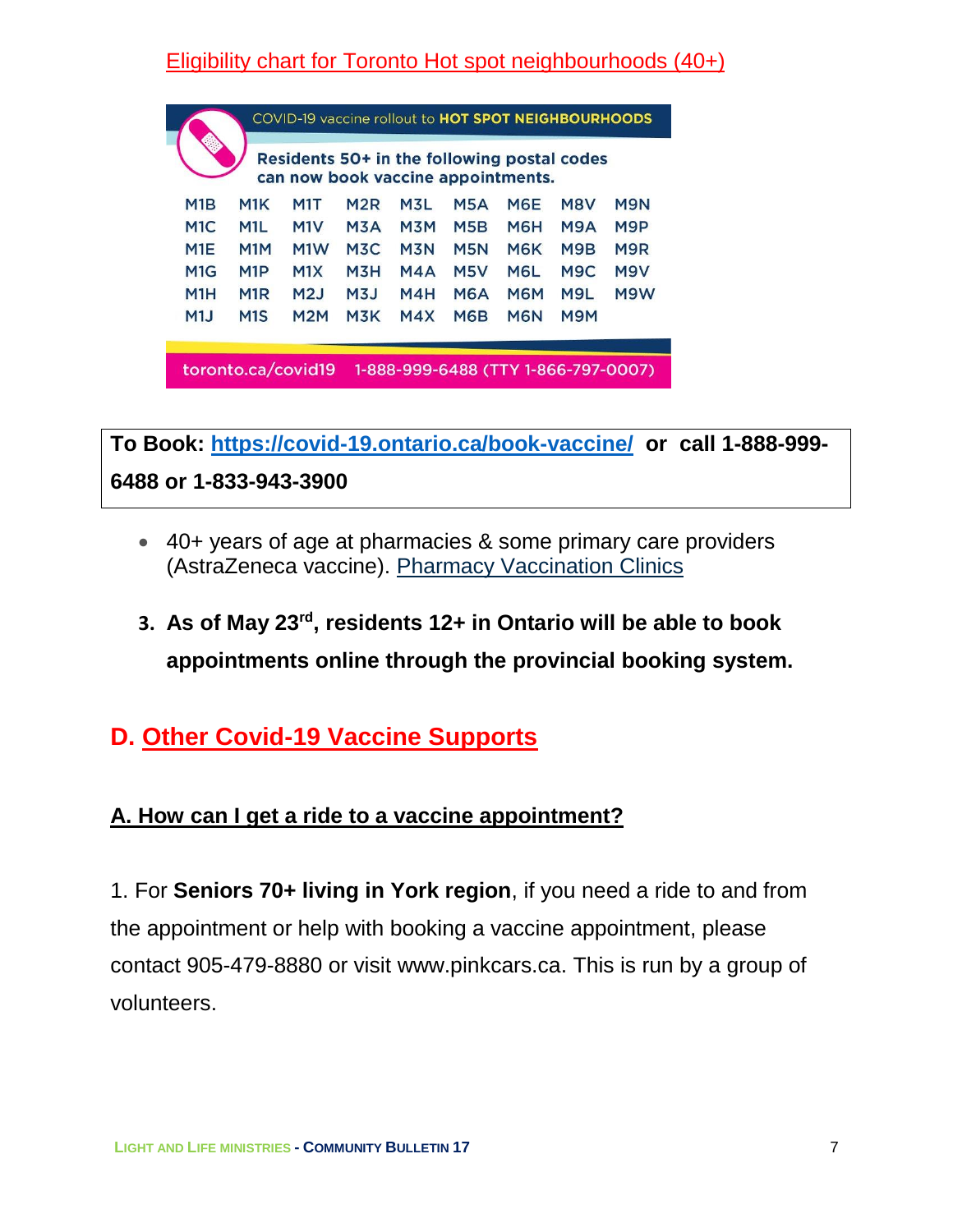2. In the City of Toronto, the City's Vaccine Equity Transportation Plan helps Toronto seniors, those with disabilities, and immune-compromised adults get to and from vaccination appointments within Toronto. To book a ride, contact:

1. Toronto Ride, [https://www.torontoride.ca/](https://anthonyperruzza.us2.list-manage.com/track/click?u=dc2624c0d4a736d1d94d13a17&id=c50a6fa94e&e=39fd6a65b8) or call 416-481-5250

2. iRide, [https://www.circleofcare.com/vaccinerides/](https://anthonyperruzza.us2.list-manage.com/track/click?u=dc2624c0d4a736d1d94d13a17&id=6a206e787c&e=39fd6a65b8) or call 1-844-474-3301

### **B. What if I'm homebound?**

If you are a homebound person receiving care through a Primary Care Provider, Family Health Team, Home Care or Community Support Service, please contact your provider to learn if they offer in-home vaccination. If your provider cannot provide at-home immunization, they will place your name on a list for at-home vaccination.

If you are a homebound person who does not have a Primary Care Provider, Family Health Team, Home Care or Community Support Service, please contact the Toronto Seniors Helpline. This service supports homebound people who are aged 18-65, as well as seniors. Contact 416-217-2077 or utilize the web-chat feature at <https://torontoseniorshelpline.ca/web-chat/>

#### **C. Vaccination Clinics for residents without OHIP cards**

Residents without OHIP cards who meet the current vaccine eligibility criteria can get assistance booking a vaccination appointment at a Cityoperated immunization clinic by contacting:

### **FCJ Refugee Centre**

- Telephone: 416-469-9754 ext. 230 and 232; WhatsApp: 437-217-3786 (Monday to Friday: 9 a.m. to 5 p.m.)
- Email: [vaccine@fcjrefugeecentre.org](mailto:vaccine@fcjrefugeecentre.org)